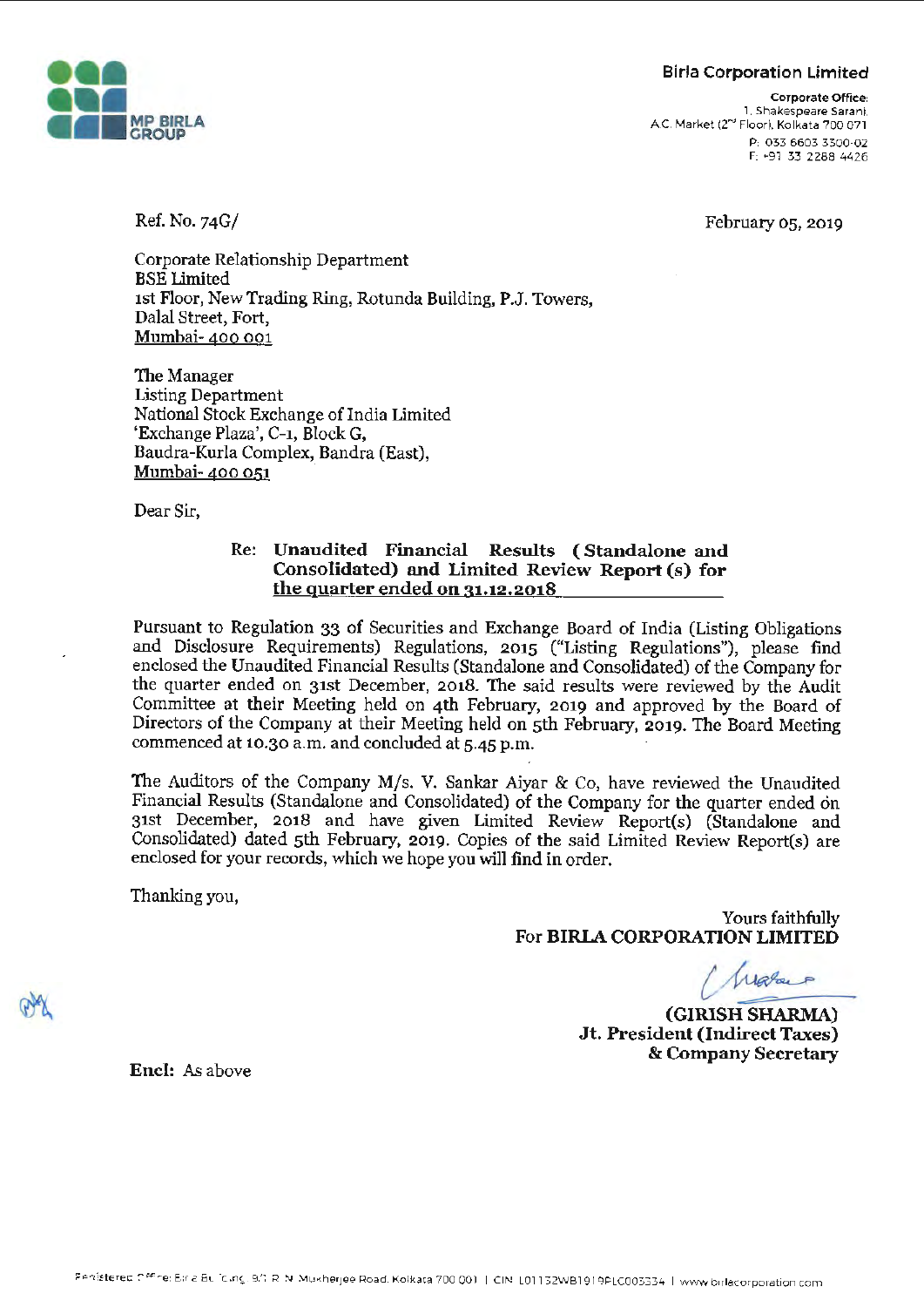

#### **V. SANKAR AIYAR & CO.**

CHARTERED ACCOUNTANTS

Satyam Cinema Complex, Ranjit Nagar Community Centre, New Delhi - 110008 202, 203 & 301 Tel. (011) 25702691, 25704639, E-mail: newdelhi@vsa.co.in

#### **Limited Review Report to the Board of Directors of BIRLA COPORATION ·LIMITED for the quarter and nine months ended 31st December, 2018**

We have reviewed the accompanying statement of un-audited standalone financial results ("the Statement") of Birla Corporation Limited ("the Company"), for the quarter and nine months ended  $31<sup>st</sup>$ December, 2018, being submitted by the Company pursuant to the requirement of Regulation 33 of the SEBI (Listing Obligations and Disclosure Requirements), Regulations, 2015, as modified by Circular No.CIR/CFD/FAC/62/2016 dated 5<sup>th</sup> July, 2016. This Statement which is the responsibility of the Company's Management and has been approved by the Board of Directors in their meeting held on 5<sup>th</sup> February, 2019. Our responsibility is to issue a report on the Statement based on our review.

We conducted our review of the Statement in accordance with the Standard on Review Engagement (SRE) 2410, "Review of Interim Financial Information Performed by the Independent Auditor of the Entity", issued by the Institute of Chartered Accountants of India. This standard requires that we plan and perform the review to obtain moderate assurance as to whether the Statement is free of material misstatement. A review is limited primarily to inquiries of company personnel and analytical procedures applied to financial data and thus provides less assurance than an audit. We have not performed an aµdit and accordingly, we do not express an audit opinion.

Based on our review. conducted as above, nothing has come 'to our attention that causes us to believe that the accompanying Statement of un-audited standalone financial results prepared in accordance with applicable Indian Accounting Standards prescribed under section 133 of the Companies Act, 2013 read with relevant rules issued thereunder and other accounting principles generally accepted in India, has not disclosed the information required to be disclosed in terms of Regulation 33 of the SEBI (Listing Obligations and Disclosure Requirements) Regulations, 2015; as modified by Circular No.CIR/CFD/FAC/62/2016 dated 5<sup>th</sup> July, 2016, including the manner in which it is to be disclosed, or that it contains any material misstatement.

> **KAR AIYAR NEW DELHI FRN 109208W PED ACCO**

**For V. Sankar Aiyar** & **Co. Chartered Accountants ICAI Firm Regn. 109208W** 

**(M.S. Balachandran) Partner (M.No.024282)** 

**Place: New Delhi Dated: 5th February, 2019** 

Mumbai: 2-C, Court Chambers, 35 New Marine Lines, Mumbai - 400020. Tel: (022) 2200 4465 / 2206 7440; e-mail: mumbai@vsa.co.in Chennai: 41, Circular Road, United India Colony, Kodambakkam, Chennai - 600024. Tel: (044) 2372 5720; E-mail: Chennai@vsa.co.in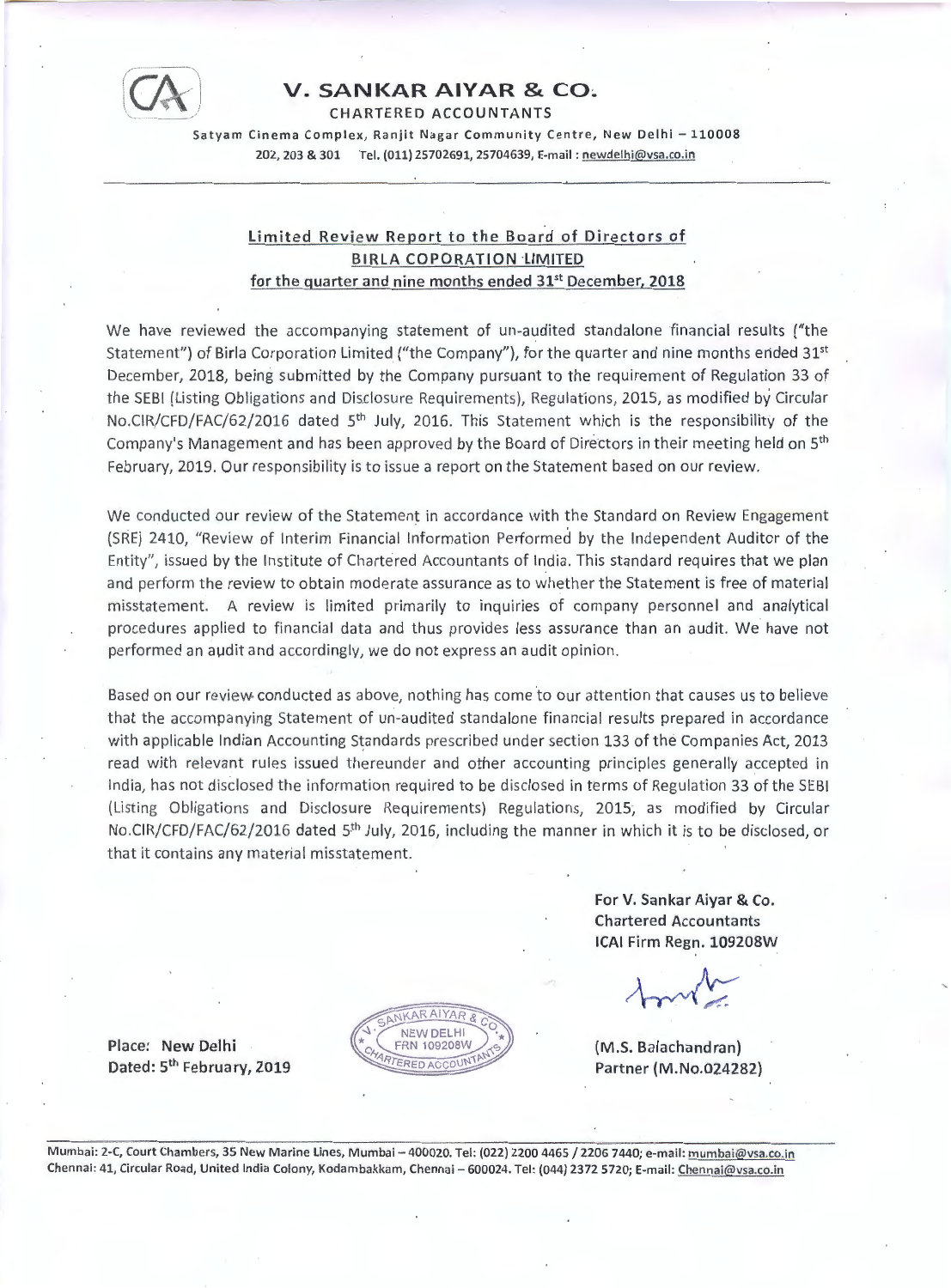## **BIRLA CORPORATION LIMITED**

# Regd. Office: 9/1, R.N. Mukherjee Road, Kolkata-700 001

CIN-L01132WB1919PLC003334

## UNAUDITED STANDALONE FINANCIAL RESULTS FOR THE QUARTER AND NINE MONTHS ENDED 31ST DECEMBER, 2018

|                                                                                               |                   |                           |                  |                      |                             | $\sqrt{5}$ in Crores) |  |  |
|-----------------------------------------------------------------------------------------------|-------------------|---------------------------|------------------|----------------------|-----------------------------|-----------------------|--|--|
|                                                                                               | Standalone        |                           |                  |                      |                             |                       |  |  |
| <b>Particulars</b>                                                                            | Quarter<br>ended  | Quarter<br>ended          | Quarter<br>ended | Nine Months<br>ended | <b>Nine Months</b><br>ended | Year<br>ended         |  |  |
|                                                                                               | 31st Dec'18       | 30th Sept <sup>1</sup> 18 | 31st Dec'17      | 31st Dec'18          | 31st Dec'17                 | 31st Mar'18           |  |  |
|                                                                                               | (Unaudited)       | (Unaudited)               | (Unaudited)      | (Unaudited)          | (Unaudited)                 | (Audited)             |  |  |
| <u> Income</u>                                                                                |                   |                           |                  |                      |                             |                       |  |  |
| Revenue from operations                                                                       | 1086.80           | 975.68                    | 893.04           | 3156.56              | 2794.35                     | 3859.77               |  |  |
| Other income :                                                                                | 5.90              | 23.24                     | 12.57            | 52.00                | 39.38                       | 78.88                 |  |  |
| Total income                                                                                  | 1092.70           | 998.92                    | 905.61           | 3208.56              | 2833.73                     | 3938.65               |  |  |
| <u>Expenses</u>                                                                               |                   |                           |                  |                      |                             |                       |  |  |
| a) Cost of materials consumed                                                                 | 259.52            | 244.44                    | 160.85           | 716.08               | 447.81                      | 633.66                |  |  |
| (b) Purchases of stock-in-trade                                                               | 0.02 <sub>1</sub> | 0.07                      | 0.09             | 0.28                 | 0.09                        | 0.45                  |  |  |
| c) Changes in inventories of finished goods, work-in-progress and stock-in-                   |                   |                           |                  |                      |                             |                       |  |  |
| trade                                                                                         | 25.51             | (33.68)                   | 0,40             | (2.64)               | (2.42)                      | 34.12                 |  |  |
| d) Employee benefits expense                                                                  | 66.04             | 67.29                     | 67.45            | 198.22               | 197,47                      | 264.51                |  |  |
| $\langle$ = $\rangle$ Finance costs                                                           | 44.33             | 45.16                     | 36.94            | 136.45               | 121.34                      | 165.21                |  |  |
| (i) Depreciation and amortisation expense                                                     | 37.35             | 37.47                     | 36.52            | 111.70               | 108.30                      | 146.05                |  |  |
| $(g)$ Power & fuel                                                                            | 232.02            | 229.59                    | 206.81           | 701.48               | 642.63                      | 863.46                |  |  |
| $h)$ Transport & forwarding expenses                                                          |                   |                           |                  |                      |                             |                       |  |  |
| $\sim$ On finished products.                                                                  | 230.43            | 206.96                    | 202.61           | 677.12               | 567.73                      | 794.97                |  |  |
| $\sim$ On internal material transfer                                                          | 15.40             | 14.40                     | 40.91            | 69.50                | 115.58                      | 167.50                |  |  |
| (a) Stores, spare parts and packing materials                                                 | 90.53             | 79.46                     | 80.83            | 246.87               | 216.62                      | 288.61                |  |  |
| $(i)$ Excise duty                                                                             |                   | $\blacksquare$            |                  |                      | 141.46                      | 141.46                |  |  |
| (k) Other expenses                                                                            | 77.23             | 107.00                    | 94.83            | 285.26               | 248.76                      | 328.44                |  |  |
| Total expenses<br>$\frac{1}{2}$                                                               | 1078.38           | 998.16                    | 928.24           | 3140.32              | 2805.37                     | 3828.44               |  |  |
| <b>Profit / (Loss) before exceptional items and tax</b><br>$\tilde{\mathcal{D}}$              | 14.32             | 0.76                      | (22.63)          | 68.24                | 28.36                       | 110.21                |  |  |
| <b>Exceptional</b> Item<br>$\circ$                                                            |                   |                           |                  |                      | 12.48                       | 12.48                 |  |  |
| Proofit / (Loss) before Tax                                                                   | 14.32             | 0.76                      | (22.63)          | 68.24                | 15.88                       | 97.73                 |  |  |
| <b>Tax Expense</b>                                                                            |                   |                           |                  |                      |                             |                       |  |  |
| $\sim$ Current Tax                                                                            | 4.36              | 1.61                      | (3.55)           | 18.64                | 5.73                        | 27.84                 |  |  |
| $\sim$ Deferred Tax.                                                                          | 2.97              | (2.57)                    | 5.44             | 2.88                 | 2.47                        | (24.43)               |  |  |
| - lincome tax relating to earlier years.                                                      |                   | (0,10)                    |                  | (3.61)               | $\rightarrow$               | (20.81)               |  |  |
| $\left\{ \cdot \right\}$<br>Net Profit $/$ (Loss) for the period                              | 6.99              | 1.82                      | (24.52)          | 50.33                | 7.68                        | 115.13                |  |  |
| $\{0\}$<br>Other Comprehensive Income                                                         |                   |                           |                  |                      |                             |                       |  |  |
| $A = (i)$ items that will not be reclassified to Profit or Loss                               | 49.79             | 31.05                     | 53.38            | 45.06                | 83.34                       | 1092.21               |  |  |
| (ii) Income Tax relating to items that will not be reclassified to Profit or                  |                   |                           |                  |                      |                             |                       |  |  |
| Loss:                                                                                         | (0.94)            | 0.74                      | (13.73)          | (0.20)               | (19.51)                     | (198.69)              |  |  |
| $Bz$ (i) Items that will be reclassified to Profit or Loss                                    | (0.27)            | (0.30)                    | 0.08             | (0.03)               | (0.48)                      | (0.64)                |  |  |
| (ii) Income Tax relating to items that will be reclassified to Profit or                      |                   |                           |                  |                      |                             |                       |  |  |
| $1.0$ SS                                                                                      | 0.09 <sub>1</sub> | 0.11                      | (0.06)           | 0.01                 | 0.06                        | 0.22                  |  |  |
| <b>11 Total Comprehensive Income for the Period</b>                                           | 55.66             | 33.42                     | 15.15            | 95.17                | 71.09                       | 1008.23               |  |  |
| 12 Paid-up Equity Share Capital (Face Value $\bar{\tau}$ 10/- each)                           | 77.01             | 77.01                     | 77.01            | 77.01                | 77.01                       | 77.01                 |  |  |
| 13 Other Equity                                                                               |                   |                           |                  |                      |                             | 4051.44               |  |  |
| 14 Basic and Diluted Earnings Per Share (Face Value of $\bar{\mathcal{R}}$ 10/- each) for the |                   |                           |                  |                      |                             |                       |  |  |
| period $(\bar{\zeta})$                                                                        | 0.91              | 0.24                      | (3.18)           | 6.54                 | 00.1                        | 14.95                 |  |  |

## Notes:

- Exceptional item for the nine months ended 31st December, 2017 and the year ended 31st March, 2018 represents Entry Tax liability under the West Bengal Tax on Entry  $\left\{ \cdot \right\}$ of Goods into Local Areas Act, 2012 for the period 2012-13 to 2016-17 pertaining to the State of West Bengal which has been settled and paid by the Company during the nine months ended 31st December, 2017 under the West Bengal Sales Tax (Settlement of Dispute) Act, 1999 introduced by the Government of West Bengal.
- Effective 1st July 2017, sales are recorded net of GST whereas earlier sales were recorded gross of excise duty which formed part of expenses. Hence, revenue from  $|2\rangle$ operations for the nine months ended 31st December 2018, are not comparable with previous period corresponding figures.
- $\left(3\right)$ Figures for previous periods have been regrouped/rearranged, wherever necessary.
- The above results were reviewed by the Audit Committee on 4th February, 2019 and approved by the Board of Directors of the Company at its meeting held on 5th 4) February, 2019. The above results have been reviewed by the Statutory Auditor of the Company.

## For Birla Corporation Limited



Partner Membership No: 024282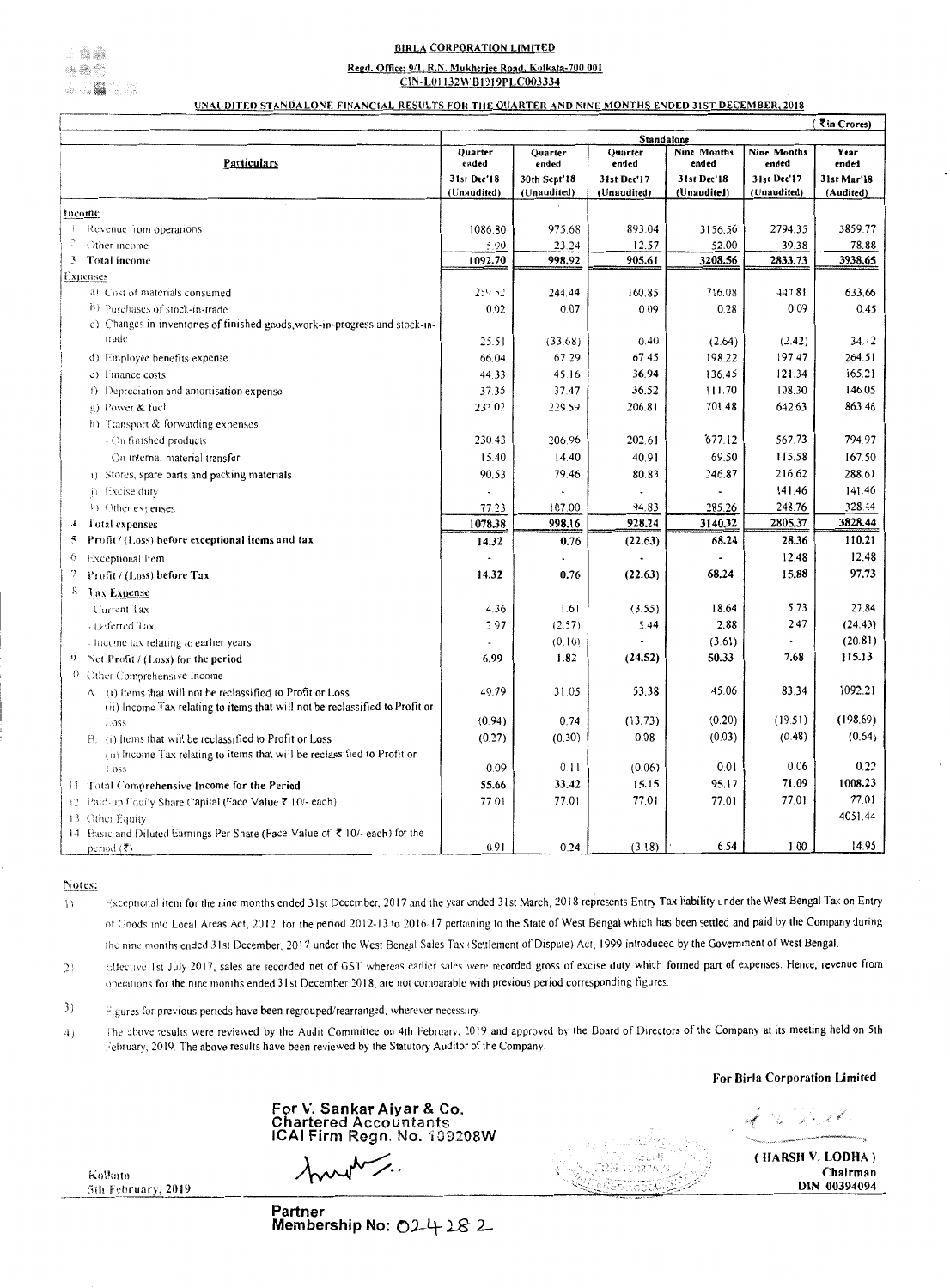|                           | UNAUDITED STANDALONE SEGMENT WISE REVENUE, RESULTS AND CAPITAL EMPLOYED. |                                                        |                                                        |                                                |                                                |                                       |
|---------------------------|--------------------------------------------------------------------------|--------------------------------------------------------|--------------------------------------------------------|------------------------------------------------|------------------------------------------------|---------------------------------------|
|                           |                                                                          |                                                        |                                                        |                                                |                                                | $(\bar{z}$ in Crores)                 |
|                           |                                                                          |                                                        | Standalone                                             |                                                |                                                |                                       |
|                           | Quarter ended<br>31/12/2018<br>$(U$ naudited)                            | Quarter ended<br>30/09/2018<br>$(\mathbf{U}$ naudited) | Quarter ended<br>31/12/2017<br>$(U$ <i>ivaudited</i> ) | Nine Months<br>ended 31/12/2018<br>(Unaudited) | Nine Months<br>ended 31/12/2017<br>(Unaudited) | Year ended<br>31/03/2018<br>(Audited) |
| <b>L. Segment Revenue</b> |                                                                          |                                                        |                                                        |                                                |                                                |                                       |
| -a Cement                 | 991.45                                                                   | -903-44                                                | 827.77                                                 | 2916.65                                        | 2581.07                                        | 3549.63                               |
| $\mathbf{b}$ dute         | 95.58                                                                    | 71.65                                                  | 65.74                                                  | 239.38                                         | 213.33                                         | 310.15                                |

the contract of the contract of the contract of the contract of the contract of

 $\sim 100$ 

| é Others.                                                            | 2.03    | - 73      | 1.45     | 5.22    | 5.06    | 6.20    |
|----------------------------------------------------------------------|---------|-----------|----------|---------|---------|---------|
| Total                                                                | 1089.06 | 976.82    | 894.96   | 3161.25 | 2799.46 | 3865.98 |
| Less : Inter Segment Revenue :                                       | 2.26    | 1.14      | l 92.    | 4.69    | 5.11    | 6.21    |
| <b>Revenue from Operations</b>                                       | 1086.80 | 975.68    | 893.04   | 3156.56 | 2794.35 | 3859.77 |
| 2. Segment Result                                                    |         |           |          |         |         |         |
| (Profit before Fimance Cost and Tax).                                |         |           |          |         |         |         |
| a Cement                                                             | 52.83   | $-44, 54$ | 11.73    | 196.00  | 130.90  | 228.57  |
| $b$ Jule                                                             | 286     | 3.56      | 5.30     | 9.60    | 12.53   | 17.26   |
| e Others                                                             | (0.75)  | (0.81)    | (0.72)   | (2.03)  | (1.73)  | (2.61)  |
| Total                                                                | 54.94   | 47.29     | 16.31    | 203.57  | 141.70  | 243.22  |
| less 1 (1) Finance Cost                                              | 44.33.  | 1516      | 36.94    | 136.45  | 121.34  | 165.21  |
| (iii) Other un-allocable expenditure net<br>off un-allocable income- | (3.71)  | 137       | 2(00)    | (112)   | 4.48    | (19.72) |
| <b>Profit before Tax</b>                                             | 14.32   | 0.76      | (22.63)  | 68.24   | 15.88   | 97.73   |
| 3. Segment Assets                                                    |         |           |          |         |         |         |
| a Cement                                                             | 3453.49 | 3337.79   | 3270.89. | 3453.49 | 3270.89 | 3191.46 |
| <b>b</b> Jule                                                        | 941.70  | 934.31    | 16764    | 941.70  | 167.64  | 940.89  |
| $\in$ Others.                                                        | 14693   | 148.19    | 29.35.   | 146.93  | 29.35   | 147.02  |
| d Unallocated Assets                                                 | 3241.17 | 3225.72   | 3199.65  | 3241 17 | 3199.65 | 3386 06 |
| Total                                                                | 7783.29 | 7646.01   | 6667.53  | 7783.29 | 6667.53 | 7665.43 |
| 4. Segment Liabilites                                                |         |           |          |         |         |         |
| a Cement                                                             | 974.36  | 886.81    | 88541    | 974.36  | 885.41  | 858.34  |
| b dute                                                               | 23.47   | 24.60     | 31.21    | 23.47   | 31.21   | 25.63   |
| c Others.                                                            | l 79.   | 207       | 2.53     | 79      | 2.53    | 1.32    |
| d Unallocated Fiabilities                                            | 2620.39 | 262492    | 2557.07  | 2620.39 | 2557.07 | 2651.69 |
| Total                                                                | 3620.01 | 3538.40   | 3476.22  | 3620.01 | 3476.22 | 3536.98 |



Partner<br>Membership No: 024282

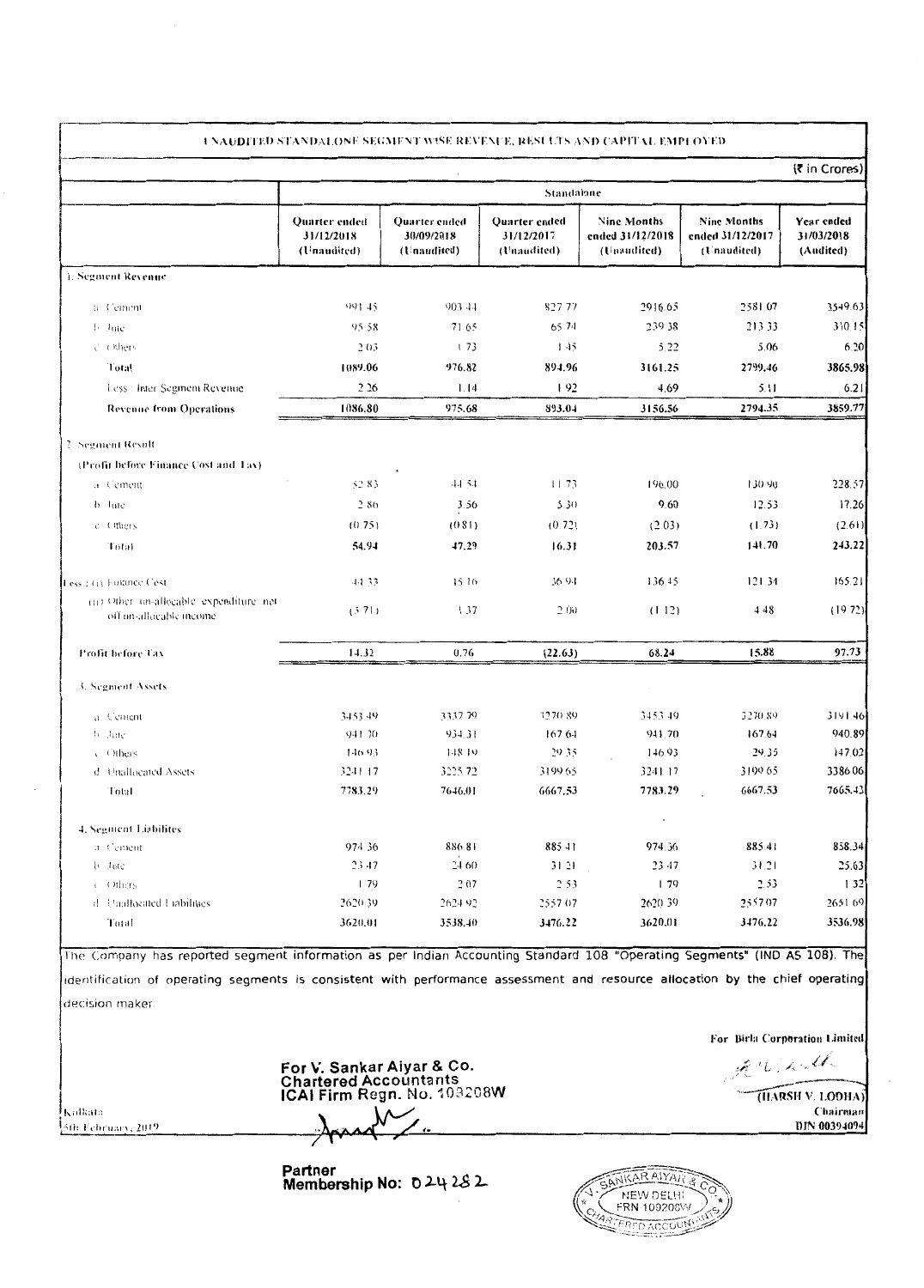

#### [c:%\J **V. SANKAR AIYAR & CO.**

**CHARTERED ACCOUNTANTS** ·

Satyam Cinema Complex, Ranjit Nagar Community Centre, New Delhi - 110008 202, 203 & 301 Tel. (011) 25702691, 25704639, Ecmail : newdelhi@vsa.co.in

#### **Limited Review Report to the Board of Directors of BIRLA COPORATION LIMITED for the quarter and nine months ended 31st December, 2018**

We have reviewed the accompanying statement of un-audited consolidated financial results ("the Statement") of Birla Corporation. Limited ("the Holding Company") and its subsidiaries ("the Holding Company and its subsidiaries together referred to as "the Group") for the quarter and nine months ended 31<sup>st</sup> December, 2018, being submitted by the Holding Company pursuant to the requirement of Regulation 33 of the SEBI (Listing Obligations and Disclosure Requirements), Regulations, 2015, as modified by Circular No.CIR/CFD/FAC/62/2016 dated 5<sup>th</sup> July, 2016. This Statement is the responsibility of the Holding Company's Management and has been approved by the Board of Directors in their meeting held on 5<sup>th</sup> February, 2019. Our responsibility is to issue a report on the Statement based on our review.

We conducted our review of the Statement in accordance with the Standard on Review Engagement (SRE) 2410, "Review of Interim Financial Information Performed by the Independent Auditor of the Entity", issued by the Institute of Chartered Accountants of India. This standard requires that we plan and perform the review to obtain moderate assurance as to whether the Statement is free of material misstatement. A review is limited primarily to inquiries of company personnel and analytical procedures applied to financial data and thus provides less assurance than audit. We have not performed an audit and accordingly, we do not express an audit opinion.

The statement includes the result of following entities:

- a. Birla Corporation Limited (BCL) (Holding Company)
- b. RCCPL Private Limited (earlier known as Reliance Cement Company Private Limited) (100% subsidiary of BCL)
- c. Birla Jute Supply Company Limited {100% subsidiary of BCL)
- d. Talavadi Cements Limited {98.01% subsidiary of BCL)
- e. Lok Cements Limited (100% subsidiary of BCL)
- f. Budge Budge Floor Coverings Limited (100% subsidiary of BCL)
- g. Birla (Cement) Assam Limited (100% subsidiary of BCL)
- h. M.P. Birla Group Services Private Limited (100% subsidiary of BCL)

We did not review the financial results of six subsidiaries whose financial results (before consolidation adjustments) reflect total revenue of Rs. 0.25 crore and Rs. 0.63 crore for the quarter ended 31<sup>st</sup> December, 2018 and nine months ended 31<sup>st</sup> December, 2018 respectively. The results of these subsidiaries are based on the financial results as certified by the respective management which are neither audited nor have been subjected to limited review.



Mumbai: 2-C, Court Chambers, 35 New Marine Lines, Mumbai -400020. Tel: (022) 2200 4465 / 2206 7440; e-mail: mumbai@vsa.co.in Chennai: 41, Circular Road, United India Colony, Kodambakkam, Chennai - 600024. Tel: (044) 2372 5720; E-mail: Chennai@vsa .co.in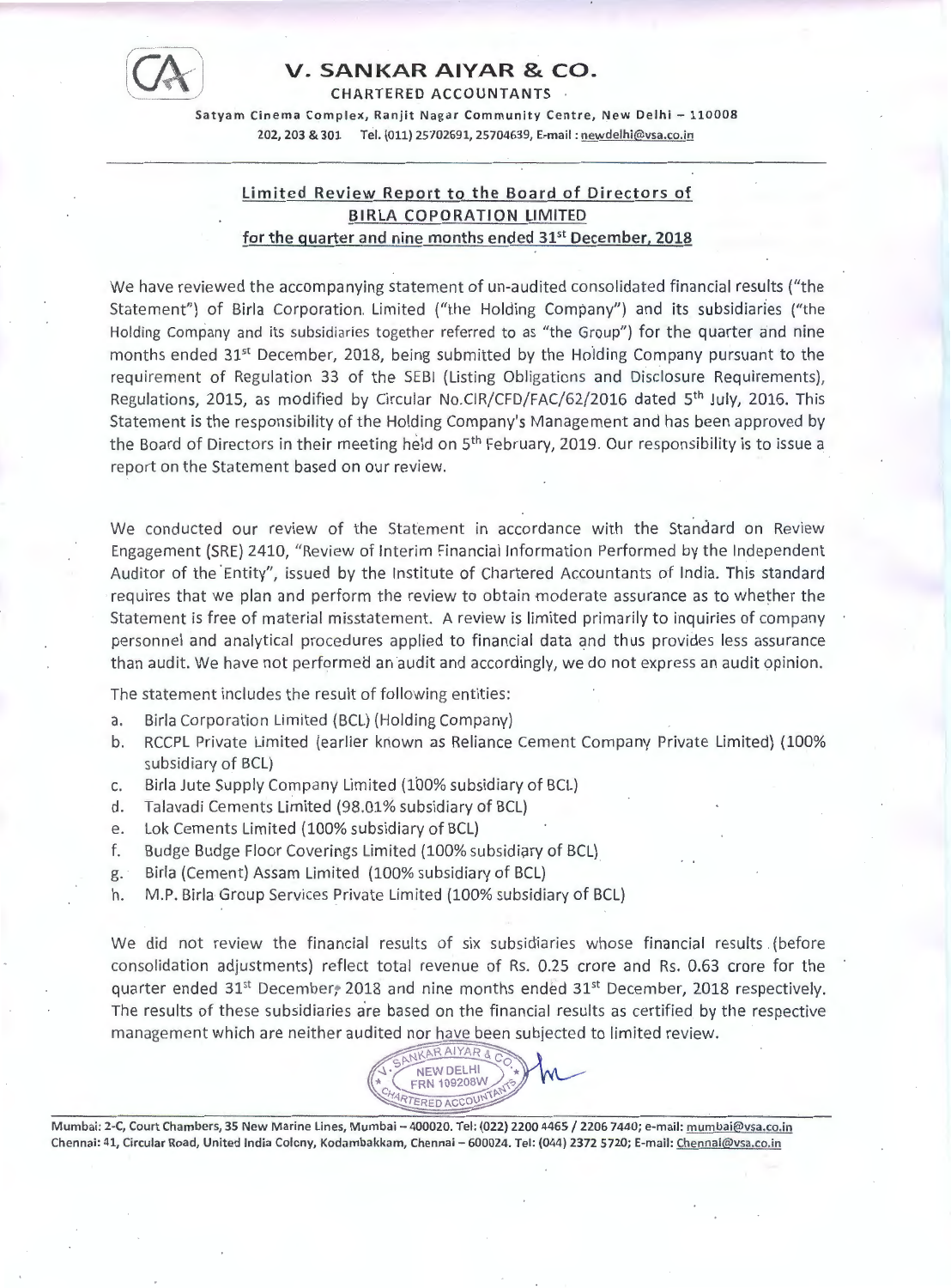

#### **V. SANKAR AIYAR** & **CO.**

CHARTERED ACCOUNTANTS

Satyam Cinema Complex, Ranjit Nagar Community Centre, New Delhi - 110008 202, 203 & 301 Tel. (011) 25702691, 25704639, E-mail : newdelhi@vsa.co.in

The Consolidated financial results do not include financials of two associates which are under voluntary winding up under the Companies Act, 2013. In our opinion and· according to the information and explanation given to us by the Management, these financial statements are not material to the-Group.

Based on our review conducted as above, nothing has come to our attention that causes us to believe that the accompanying Statement of un-audited consolidated financial results prepared in accordance with applicable Indian Accounting Standards prescribed under section 133 of the Companies Act, 2013 and other accounting principles generally accepted in India, has not disclosed the information required to be disclosed in terms of Regulation 33 of the SEBI (Listing Obligations and Disclosure Requirements) Regulations, 2015, as modified by Circular No.CIR/CFD/FAC/62/2016 dated 5th July, 2016, including the manner in which it is to be disclosed, or that it contains any material misstatement.

RAIYAR NEW DELHI **FRN 109208V ERED ACCOUN** 

Place: New Delhi Dated: 5<sup>th</sup> February, 2019 **For V. Sankar Aiyar** & **Co. Chartered Accountants ICAI Firm Regn. 109208W** 

M. S. Balachandran Partner (M.No.024282}

Mumbai: 2-C, Court Chambers, 35 New Marine Lines, Mumbai - 400020. Tel: (022) 2200 4465 / 2206 7440; e-mail: mumbai@vsa.co.in Chennai: 41, Circular Road, United India Colony, Kodambakkam, Chennai - 600024. Tel: (044) 2372 5720; E-mail: Chennai@vsa.co.in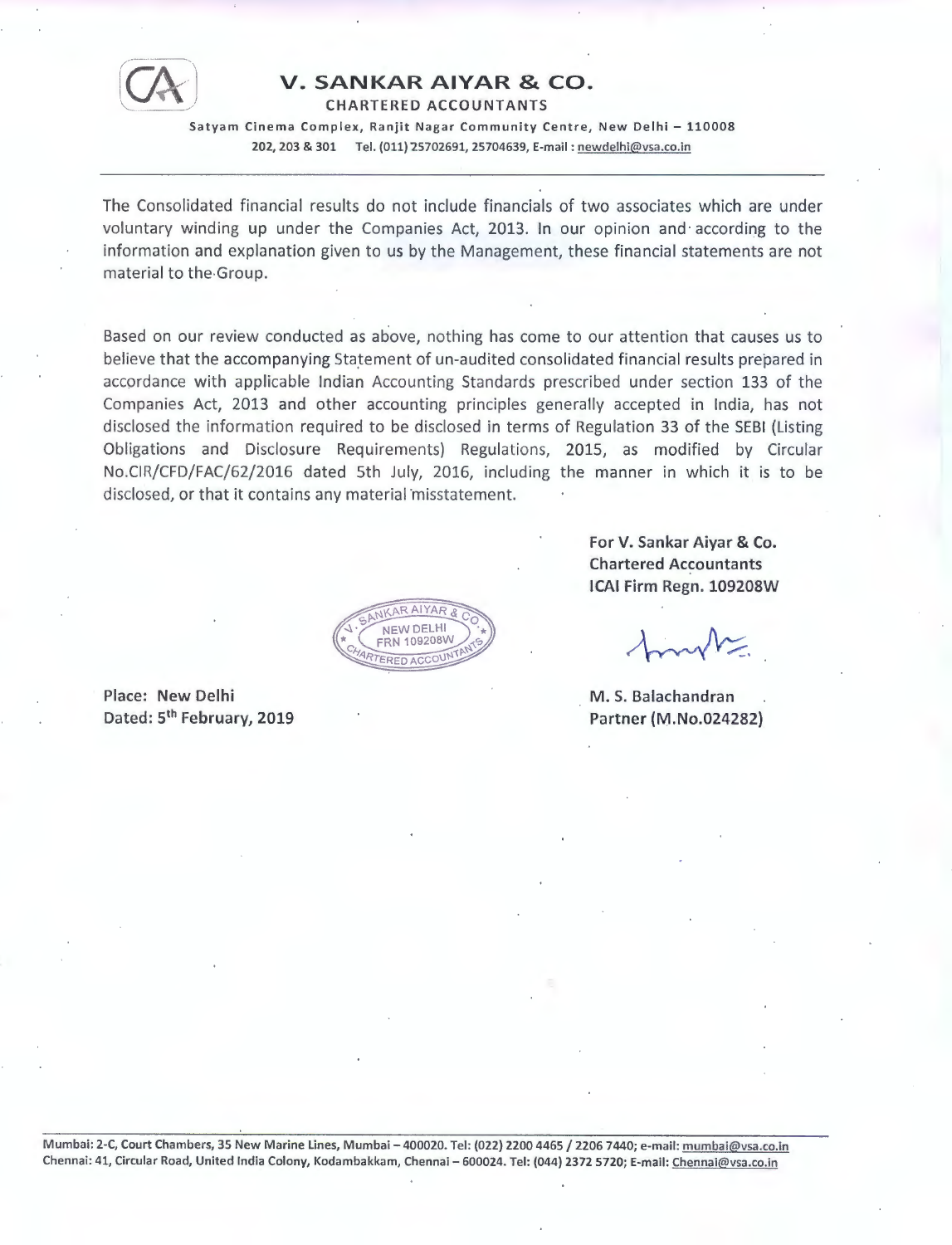## - - William III, III, III N MARING SI SANG A

الأنبية بالمسابرة للارداد فعالمت فليسام

### BIRLA CORPORATION LIMITED

## Regd. Office: 9/1, R.N. Mukherjee Road, Kolkata-700 001

## CIN-L01132WB1919PLC003334

UNAUDITED CONSOLIDATED FINANCIAL RESULTS FOR THE QUARTER AND NINE MONTHS ENDED 31ST DECEMBER, 2018

|                                                                                                  |                   |                  | Consolidated  |                  |                      |                  |
|--------------------------------------------------------------------------------------------------|-------------------|------------------|---------------|------------------|----------------------|------------------|
|                                                                                                  | Quarter           | Quarter          | Quarter       | Nine Months      | Nine Months          | Year             |
| <b>Particulars</b>                                                                               | ended             | ended            | ended         | ended            | ended                | ended            |
|                                                                                                  | 31st Dec'18       | 30th Sept'18     | 31st Dec'17   | 31st Dec'18      | 31st Dec'17          | 31st Mar'18      |
|                                                                                                  | (Unaudited)       | (Unaudited)      | (Unaudited)   | (Unaudited)      | (Unaudited)          | (Audited)        |
| Income                                                                                           |                   |                  |               |                  |                      |                  |
| Revenue from operations.                                                                         | 155693            | 1464.56          | 1387.80       | 4675,97          | 4288.12              | 5937.45          |
| Other income                                                                                     | 10.59             | 20.28            | 14.29.        | 54.05            | 42.01                | 75.49            |
| Total income                                                                                     | 1567.52           | 1484.84          | 1402.09       | 4730.02          | 4330.13              | 6012.94          |
| <u>Expenses</u>                                                                                  |                   |                  |               |                  |                      |                  |
| a) Cost of materials consumed                                                                    | 239.99            | 24443            | 205.29        | 697.37           | 570.81               | 792.37           |
| $\{b\}$ Purchases of stock-in-trade                                                              | 0.02 <sub>1</sub> | 0.07             | 0.28          | 0.28             | ∣.06                 | 0.45             |
| c) Changes in inventories of finished goods, work-in-progress and stock-in-                      |                   |                  |               |                  |                      |                  |
| trade                                                                                            | 46.97             | (74.97)          | 10.67         | (23.42)          | (11 40)              | 46.36            |
| d) Employee benefits expense                                                                     | 91.62             | 9110             | 90.32         | 271.59           | 265.62               | 357.34           |
| c) Finance costs                                                                                 | 92.22<br>83.56    | 93.52<br>8701    | 8978<br>82.28 | 280.94<br>256.22 | 288 78<br>248.59     | 377.64<br>332.16 |
| f) Depreciation and amortisation expense<br>$g$ ) Power & fuel                                   | 333.02            | 368.93           | 326.15        | 1072.92          | 981.68               | 1302.30          |
| 4) Transport & forwarding expenses                                                               |                   |                  |               |                  |                      |                  |
| - On finished products                                                                           | 284.65            | 335.80           | 303.79        | 976.07           | 847.32               | 1186.34          |
| $\sim$ On internal material transfer                                                             | 8803              | 2020             | 59.50         | 196.09           | 16561                | 25675            |
| (i) Stores, spare parts and packing materials.                                                   | 129.81            | 116.69           | 109.77        | 361.80           | 304.78               | 421.04           |
| $\mathbf{p}$ . Excise duty                                                                       |                   |                  |               |                  | 208.96               | 208.96           |
| k) Other expenses                                                                                | 13510             | 176.72           | 149.48        | 484.19           | 403.66               | 558.91           |
| Total expenses<br>$\mathbf{A}$                                                                   | <u> 1525.59 </u>  | <u> 1459.50 </u> | 1427.31       | 4574.05          | 4275.47              | 5840.62          |
| $5$ Profit / (Loss) before exceptional items and tax                                             | 41.93             | 25.34            | (25.22)       | 155,97           | 54.66                | 172,32           |
| <b>b</b> Exceptional Item                                                                        |                   |                  | <b>Add</b>    |                  | 12.48                | 12.48            |
| <b>Profit <math>/(1.055)</math> before <math>Tax</math></b>                                      | 41.93             | 25.34            | (25.22)       | 155.97           | 42.18                | 159.84           |
| -8<br>Tax Expense                                                                                |                   |                  |               |                  |                      |                  |
| $\pm$ Current Tax                                                                                | 10.82             | 10,58            | (2, 44)       | 44.51            | 13.66                | 44.56            |
| $\sim$ Deferred Tax.                                                                             | 375               | (143)            | (0.94)        | (12.44)          | 5.69                 | (17.86)          |
| $\div$ locome tax relating to earlier years.                                                     |                   | (0.10)           |               | (3.61)           |                      | (20.81)          |
| Net Profit $/(Loss)$ for the period before share in profit of Associates and $\frac{1}{2}$<br>Y. |                   |                  |               |                  |                      |                  |
| non-controlling interest                                                                         | 27.36             | 16.29            | (21.84)       | 127.51           | 22.83                | 153.95           |
| $10$ Share of Profit / (Loss) of Associates (Net of Tax Expenses)                                |                   |                  | $\mathbf{r}$  |                  | $\ddot{\phantom{1}}$ | $\bullet$        |
|                                                                                                  |                   |                  |               |                  |                      |                  |
| $11$ Profit / (Loss) for the period                                                              | 27.36             | 16.29            | (21.84)       | 127.51           | 22.83                | 153.95           |
| Profit / (Loss) attributable to:                                                                 |                   |                  |               |                  |                      |                  |
| - Owners of the Parent.                                                                          | 27.35             | 16.29            | (21.84)       | 127.50           | 22.83                | 153.94           |
| - Non Controlling Interest                                                                       | 0 <sup>0</sup>    | $\mathbf{r}$     | $\bullet$     | 0.01             |                      | 0.01             |
| 12 Other Comprehensive Income                                                                    |                   |                  |               |                  |                      |                  |
| $A = (i)$ liems that will not be reclassified to Profit or Loss                                  | 49.79             | 31.05            | 53.39         | 45.06            | 83.35                | 1092.76          |
| (ii) Income Tax relating to items that will not be reclassified to Profit or                     |                   |                  |               |                  |                      |                  |
| LOSS                                                                                             | (0.94)            | 0.74             | (13.73)       | (0.20)           | (19.51)              | (198.82)         |
| $\beta$ (i) Items that will be reclassified to Profit or Loss                                    | (0.27)            | (0.30)           | 0.08          | (0.03)           | (0.48)               | (0.64)           |
| LOSS                                                                                             | 0.09              | 011              | (0.06)        | 0.01             | 0.06                 | 0.22             |
| Other Comprehensive Income for the period (Net of Tax)                                           | 48.67             | 31.60            | 39.68         | 44.84            | 63.42                | 893.52           |
| Other Comprehensive Income attributable to:                                                      |                   |                  |               |                  |                      |                  |
|                                                                                                  |                   | 31.60            | 39.68         | 44.84            | 63 42                | 893.52           |
| $\sim$ Owners of the Parent.                                                                     | 48.67             |                  |               |                  |                      |                  |
| - Non Controlling Interest                                                                       |                   |                  |               | . .              | 86.25                | 1047.47          |
| Total Comprehensive Income for the Period<br>IJ.                                                 | 76,03             | 47.89            | 17.84         | 172,35           |                      |                  |
| Total Comprehensive Income attributable to:<br>$\sim$ Owners of the Parent.                      | 76.02             | 47.89            | 17.84         | 172.34           | 86.25                | 1047.46          |
| - Non Controlling Interest                                                                       | 0,01              |                  |               | 0.01             |                      | 0.01             |
| 14 Paid-up Equity Share Capital (Face Value ₹ 10/- each)                                         | 77.01             | 77 01.           | 77.01         | 77.01            | 77.01                | 77.01            |
|                                                                                                  |                   |                  |               |                  |                      |                  |
| 15 Other Equity                                                                                  |                   |                  |               |                  |                      | 4202.81          |
| 16 Basic and Diluted Earnings Per Share (Face Value of $\bar{\mathbf{z}}$ 10/- each) for the     |                   |                  |               |                  |                      |                  |
| period $(\xi)$                                                                                   | 3.55              | 2.12             | (284)         | 16.56            | 2.96                 | 19.99            |

## Notes:

- Exceptional item for the nine months ended 31st December, 2017 and the year ended 31st March, 2018 represents Entry Tax liability under the West Bengal Tax on  $| \ \rangle$ Entry of Goods into Local Areas Act, 2012 for the period 2012-13 to 2016-17 pertaining to the State of West Bengal which has been settled and paid by the Company during the nine months ended 31st December, 2017 under the West Bengal Sales Tax (Settlement of Dispute) Act, 1999 introduced by the Government of West Bengal
- Effective 1st July 2017, sales are recorded net of GST whereas earlier sales were recorded gross of excise duty which formed part of expenses. Hence, revenue from  $(2)$ operations for the nine months ended 31st December 2018, are not comparable with previous period corresponding figures.
- Figures for previous periods have been regrouped/rearranged, wherever necessary. 3)
- 4) (a) The above results were reviewed by the Audit Committee on 4th February, 2019 and approved by the Board of Directors of the Company at its meeting held on 5th February, 2019. The above results have been reviewed by the Statutory Auditor of the Company.

(b) Key Standalone financial information:

|                         |                            |                             |                            |                            |                            | <b>HILL</b> COLGS!       |  |  |  |
|-------------------------|----------------------------|-----------------------------|----------------------------|----------------------------|----------------------------|--------------------------|--|--|--|
| <b>Particulars</b>      |                            | <b>Ouarter ended</b>        |                            |                            |                            | Year ended               |  |  |  |
|                         | 31st Dec'18<br>(Unaudited) | 30th Sept'18<br>(Unaudited) | 31st Dec't7<br>(Unaudited) | 31st Dec'18<br>(Unaudited) | 31st Dec'17<br>(Unaudited) | 31st Mar'18<br>(Audited) |  |  |  |
| Total Income            | 1092, 70                   | 998 92                      | 905.61                     | 3208 56                    | 2833.73                    | 3938.65                  |  |  |  |
| [Net Profit before Tax] | 14.32                      | 076                         | (22.63)                    | 68.24                      | 1588                       | 97.73                    |  |  |  |
| $ Net$ Profit after Tax | 6.99                       | -82                         | (24.52)                    | 50.33                      | 7.68.                      | 115.13                   |  |  |  |